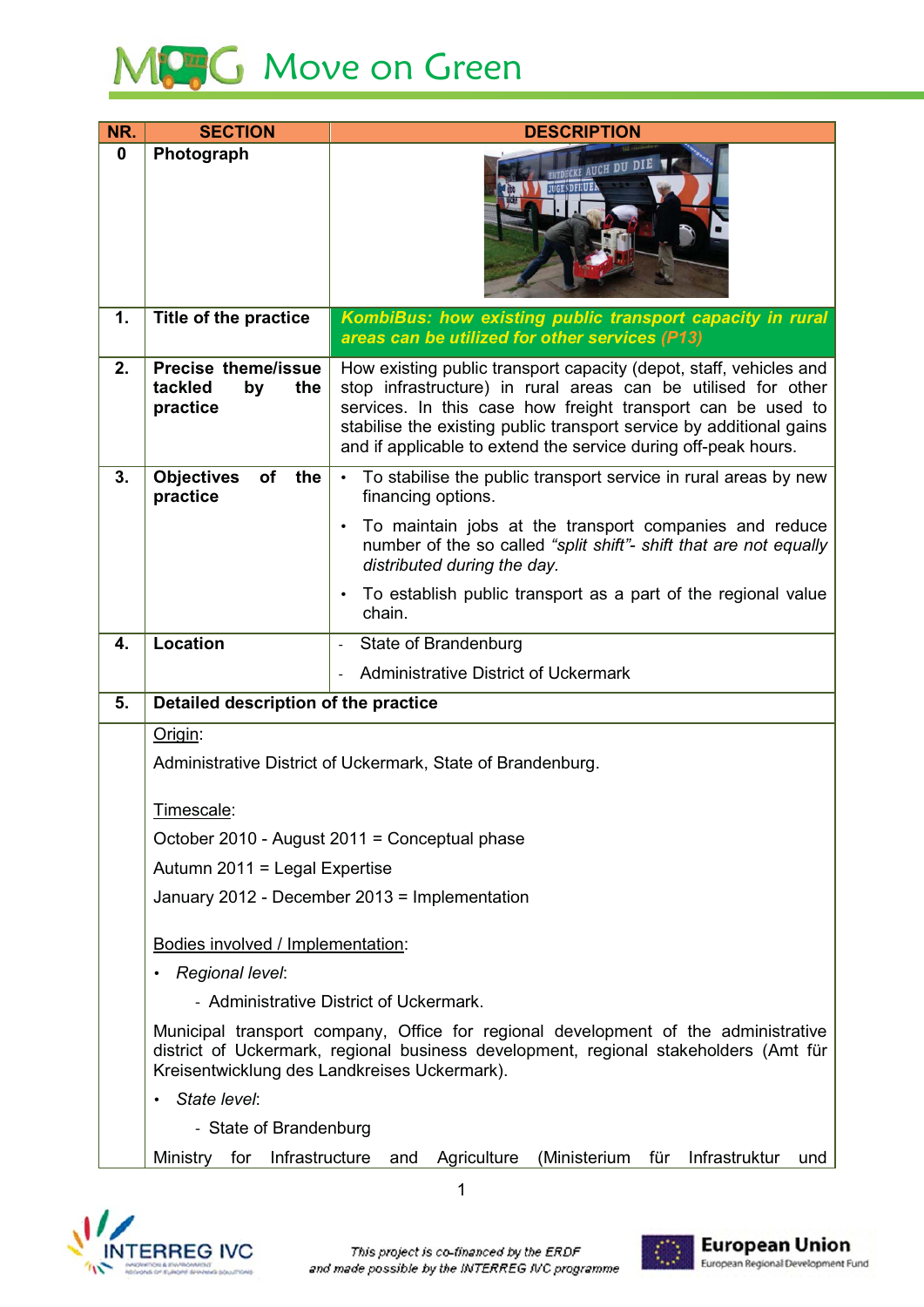## MC<sub>3</sub>G Move on Green

|    | Landwirtschaft, MIL), Ministry of the Interior (Ministerium des Innern, MI), State<br>Chancellery (Staatskanzlei), Chamber of Commerce and Industry in Ostbrandenburg<br>(IHK Ostbrandenburg)                                                                                                                                                                    |  |  |  |
|----|------------------------------------------------------------------------------------------------------------------------------------------------------------------------------------------------------------------------------------------------------------------------------------------------------------------------------------------------------------------|--|--|--|
|    | Federal level:                                                                                                                                                                                                                                                                                                                                                   |  |  |  |
|    | - Federal Ministry of the Interior (Bundesministerium des Innern, BMI).                                                                                                                                                                                                                                                                                          |  |  |  |
|    | Consultancy team:                                                                                                                                                                                                                                                                                                                                                |  |  |  |
|    | - Interlink GmbH.                                                                                                                                                                                                                                                                                                                                                |  |  |  |
|    | - Fahrplangesellschaft B&B mbH, raumkom - Institut für Raumentwicklung und<br>Kommunikation.                                                                                                                                                                                                                                                                     |  |  |  |
|    | - Functionally and content of the mobility solution.                                                                                                                                                                                                                                                                                                             |  |  |  |
|    | Additionally to the transport of passengers the scheduled service buses will be used as<br>well for the transport of goods, by using the anyway existing luggage space. If low-entry<br>busses are used the freight will be transported in a trailer. The process that has to be<br>designed and organised is complex due to its heterogenic customer structure. |  |  |  |
|    | Legal framework:                                                                                                                                                                                                                                                                                                                                                 |  |  |  |
|    | Personenbeförderungsgesetz (Public Transport<br>Assessment of<br>Law)<br>and<br>Güterkraftverkehrsgesetzt (Road Haulage Law).                                                                                                                                                                                                                                    |  |  |  |
|    | Assessment of the local constitution of the State of Brandenburg.                                                                                                                                                                                                                                                                                                |  |  |  |
|    |                                                                                                                                                                                                                                                                                                                                                                  |  |  |  |
|    | Financial framework:                                                                                                                                                                                                                                                                                                                                             |  |  |  |
|    | For the conceptual phase, the legal assessment and the guidance within the<br>implementation roughly 425 thousand Euros has been spend. After the clarification of<br>fundamental issues the implementation in other regions will be possible with considerably<br>lower means.                                                                                  |  |  |  |
|    | Use degree (%): user / total population number (if possible):                                                                                                                                                                                                                                                                                                    |  |  |  |
|    | It is not possible to give specific data, since the utilisation of the KombiBus transports are<br>introduced in two steps:                                                                                                                                                                                                                                       |  |  |  |
|    | a) For the commercial consignor.                                                                                                                                                                                                                                                                                                                                 |  |  |  |
|    | b) For everyone else.                                                                                                                                                                                                                                                                                                                                            |  |  |  |
|    | When b) is implemented, the transport of goods by KombiBus is at the disposal of<br>principally all the inhabitants of Uckermark.                                                                                                                                                                                                                                |  |  |  |
| 6. | <b>Evaluation</b>                                                                                                                                                                                                                                                                                                                                                |  |  |  |
|    | Possible demonstrated results (through indicators):                                                                                                                                                                                                                                                                                                              |  |  |  |
|    | The regular operation starts on $7th$ September 2013.                                                                                                                                                                                                                                                                                                            |  |  |  |
|    | Statistic of consignor, weight of consignment                                                                                                                                                                                                                                                                                                                    |  |  |  |
|    |                                                                                                                                                                                                                                                                                                                                                                  |  |  |  |
|    | Possible success factors:                                                                                                                                                                                                                                                                                                                                        |  |  |  |



2